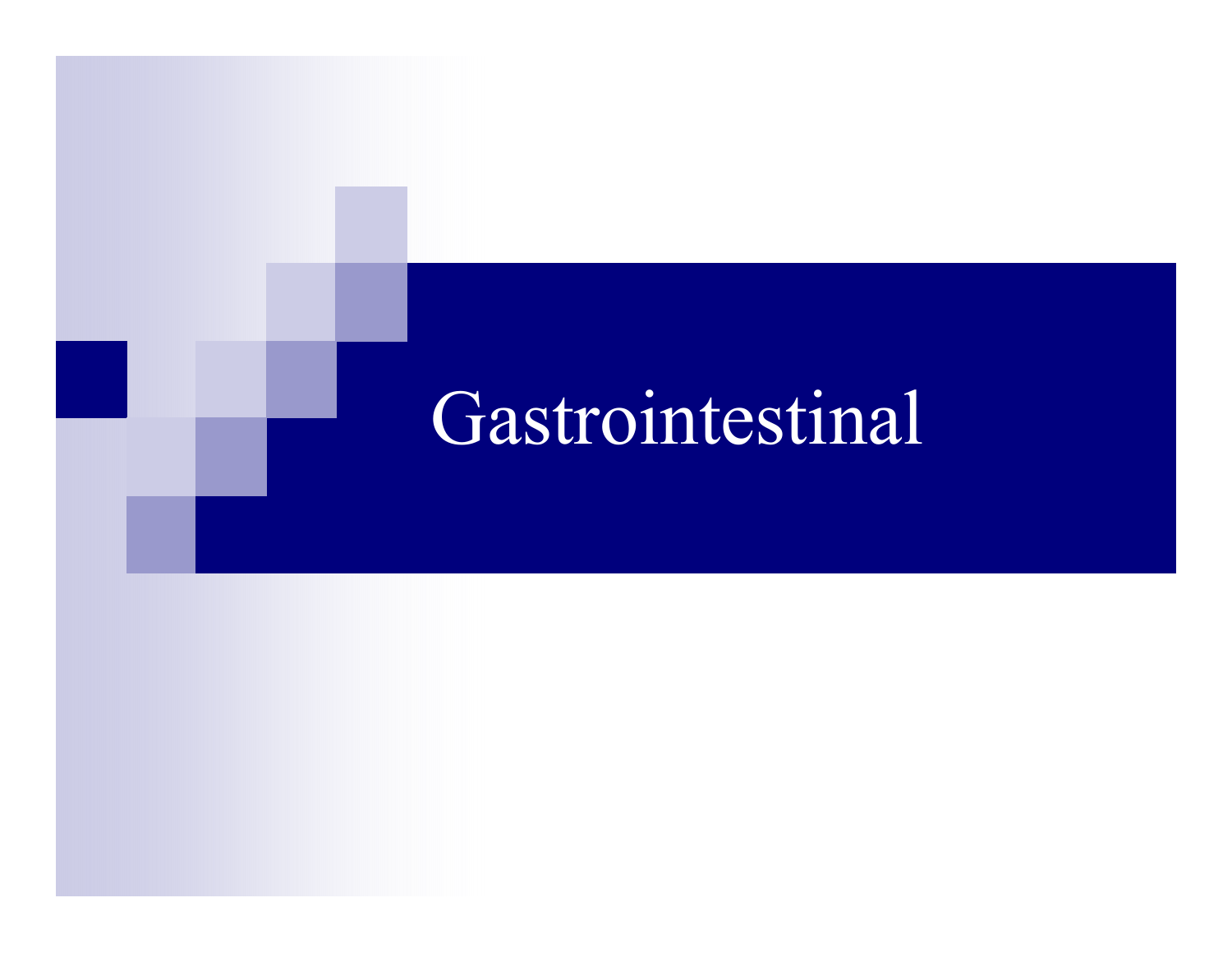- **Bisacodyl**
- Calcium carbonate
- Dicyclomine
- **Docusate**
- **Lactulose**
- **Loperamide**
- Mesalamine
- Metoclopramide
- Misoprostol
- Omeprazole
- Ondansetron
- $\blacksquare$  Promethazine
- $\blacksquare$  Ranitidine
- Sucralfate
- Tegaserod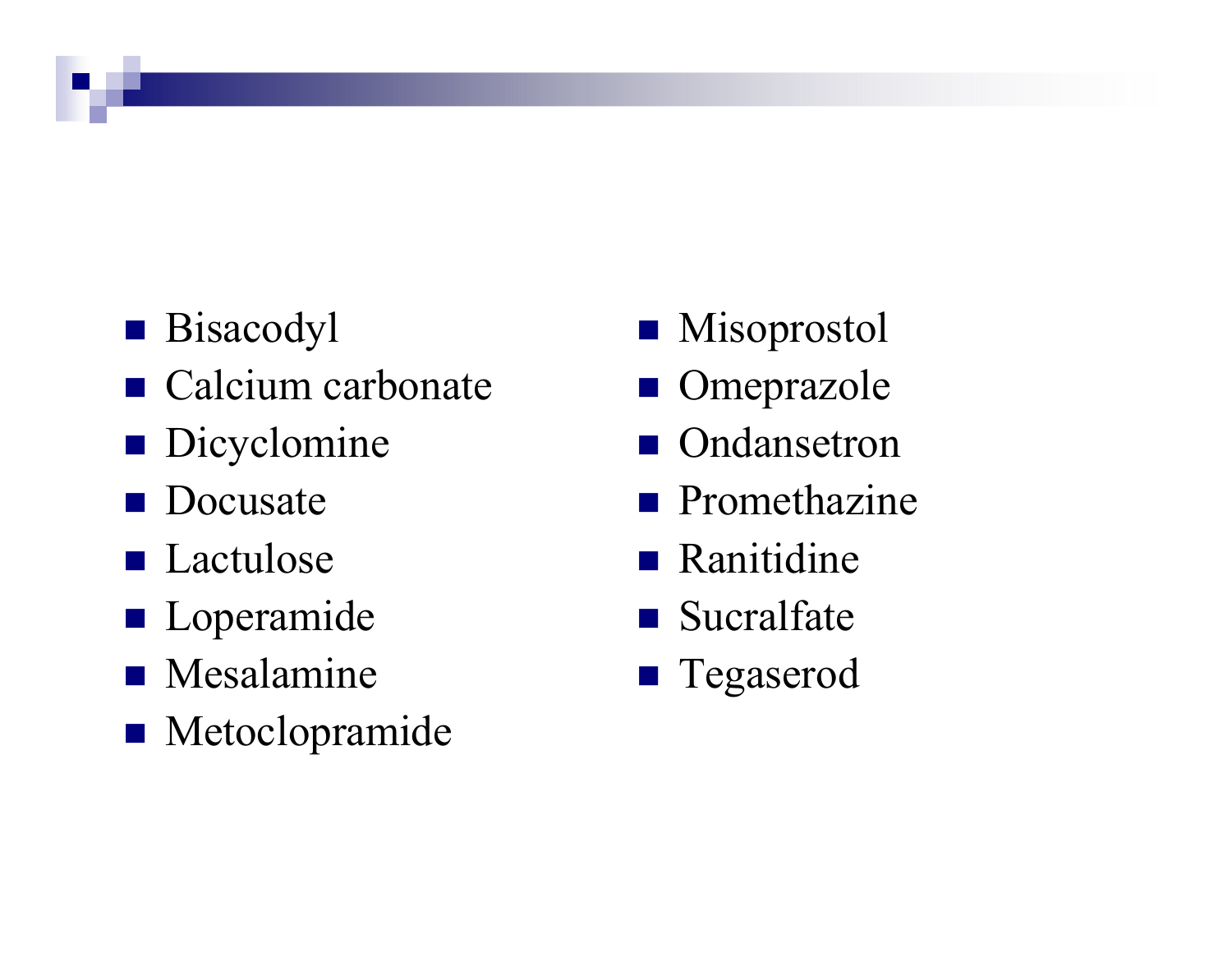# Bisacodyl

Stimulant laxative

- Inhibits GI fluid reabsorption & stimulates peristalsis
	- □ Bowel evacuation prior colonoscopy or surgery□ Acute constipation
- □ Cramping
- <sup>N</sup>
- $\Box$  Fluid & electrolyte depletion
	- **Hypokalemia**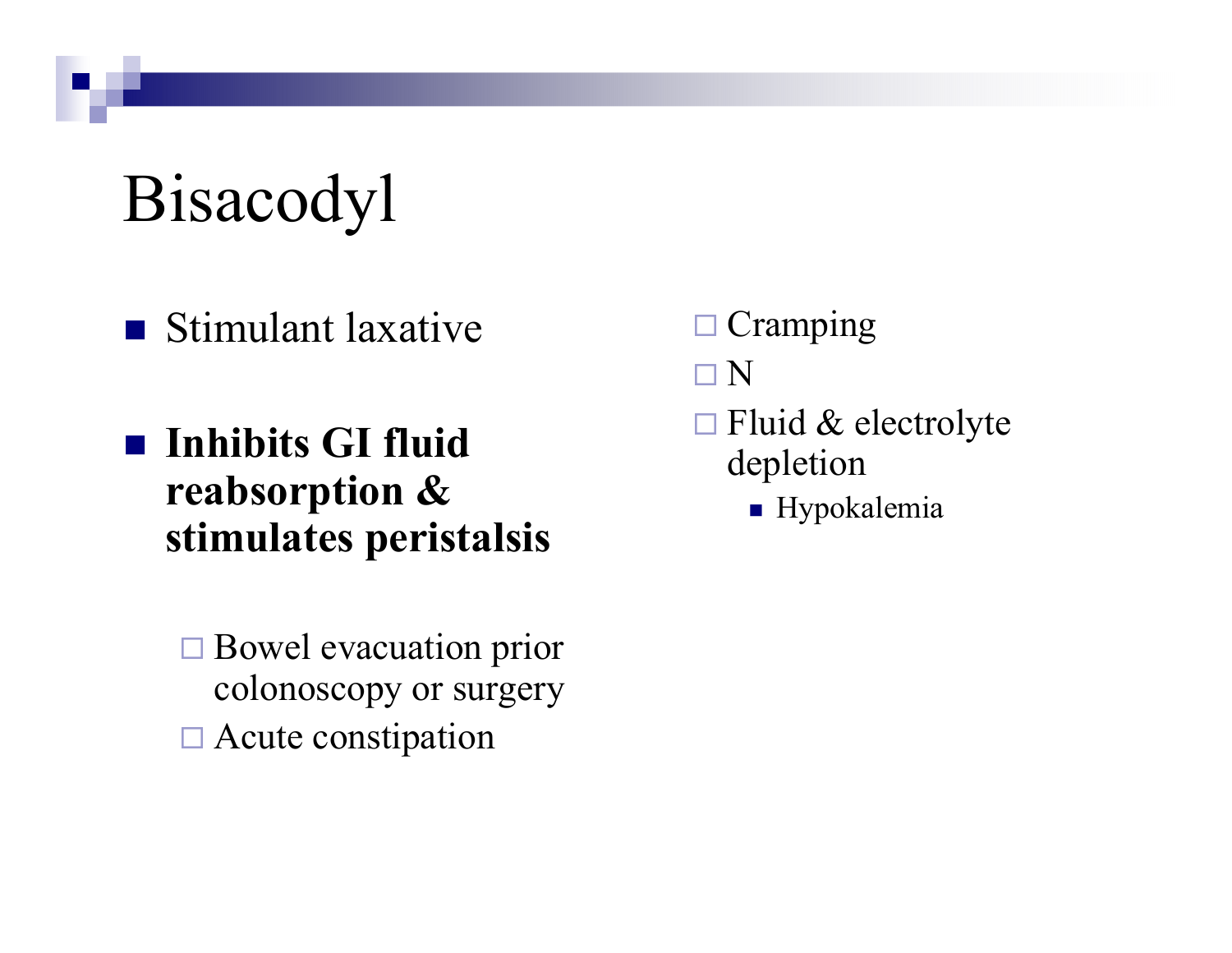#### Calcium carbonate

- $\mathcal{L}_{\mathcal{A}}$ Antacid, Ca supplement
- $\mathbb{R}^n$ Ca salt
- $\mathcal{C}^{\mathcal{A}}$ Neutralizes gastric acid
- $\mathcal{L}_{\mathcal{A}}$  Provides Ca supplementation
	- $\Box$ Dyspepsia
	- $\Box$ Hypocalcemia
	- $\Box$ Prevention of osteoporosis
	- $\Box$  Admin 1-1.5hr after meals & @ bedtime
- $\Box$ Constipation
- $\Box$  <sup>↓</sup> absorption of drugs
	- **T**etracyclines
	- Fluoroquinolones
	- $\blacksquare$ Phenytoin
	- lition salts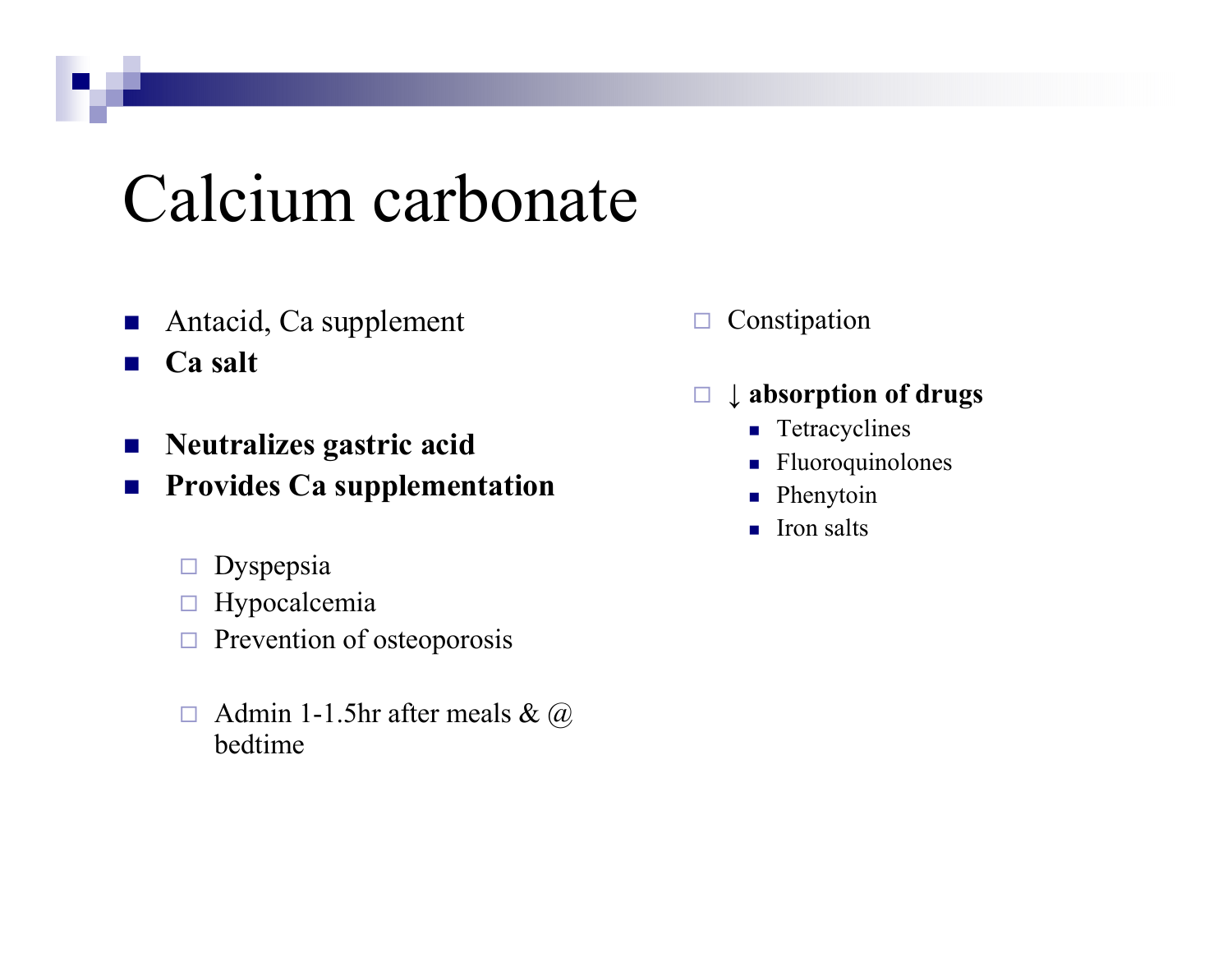# Dicyclomine

- **Antispasmodic**
- $\mathcal{L}^{\text{max}}_{\text{max}}$  Muscarinic receptor antagonist
- Blocks PNS stim. intrinsic nervous system & ↓ GI tone & motility
	- □ Directly relaxes GI smooth m.
	- $\Box$  $IBS -$ cramping & pain
- $\Box$ Constipation
- $\Box$ Dyspepsia
- $\Box$ Dry mouth
- $\Box$ Urinary retention
- $\Box$ Blurred vision
- $\Box$ Decreased sweating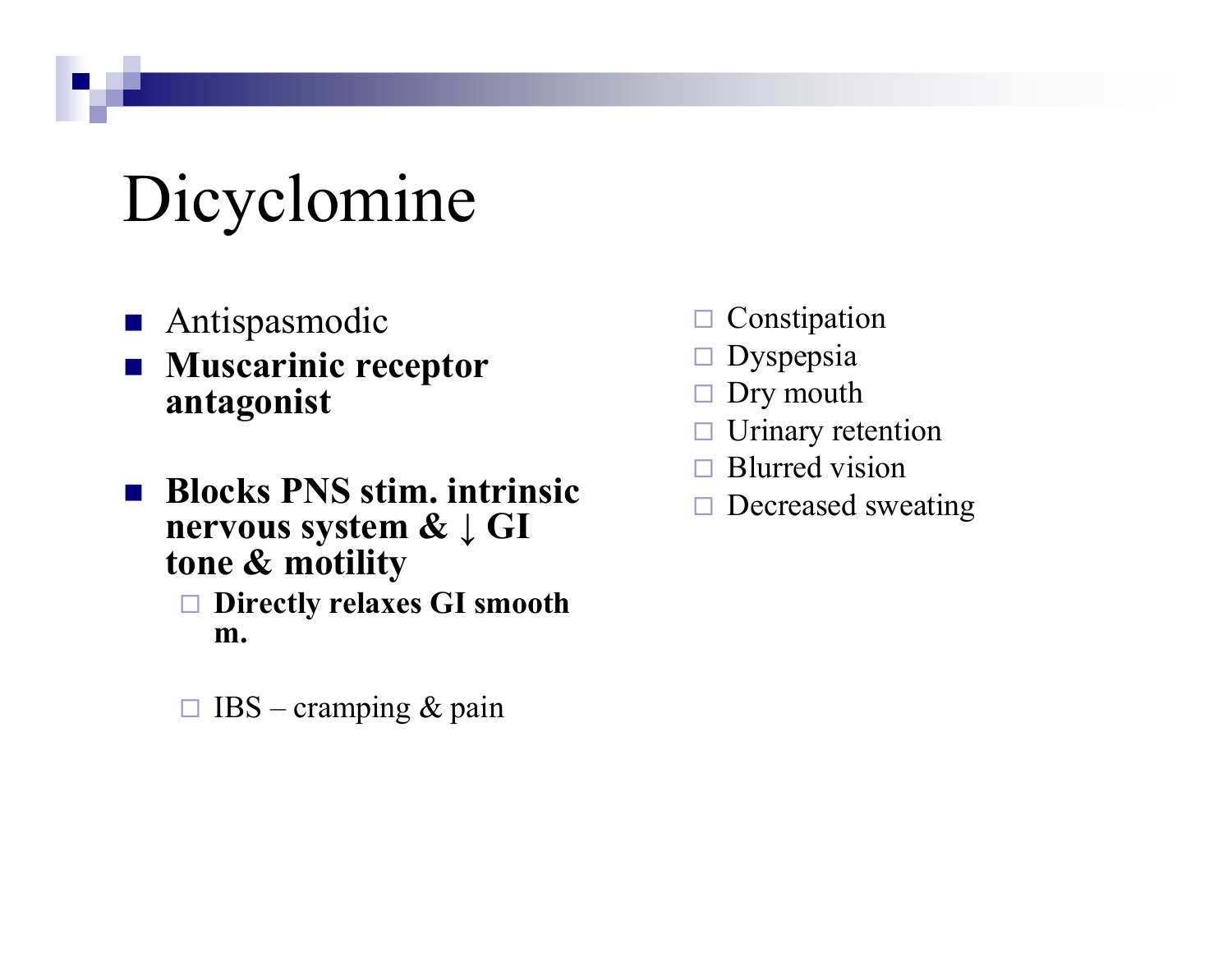#### Docusate

- Stool softener, laxative
- Surface-active agent
- Facilitates hydration of fecal material & softens feces
	- Constipation  $\Box$
	- $\Box$  Fecal impaction rectal enema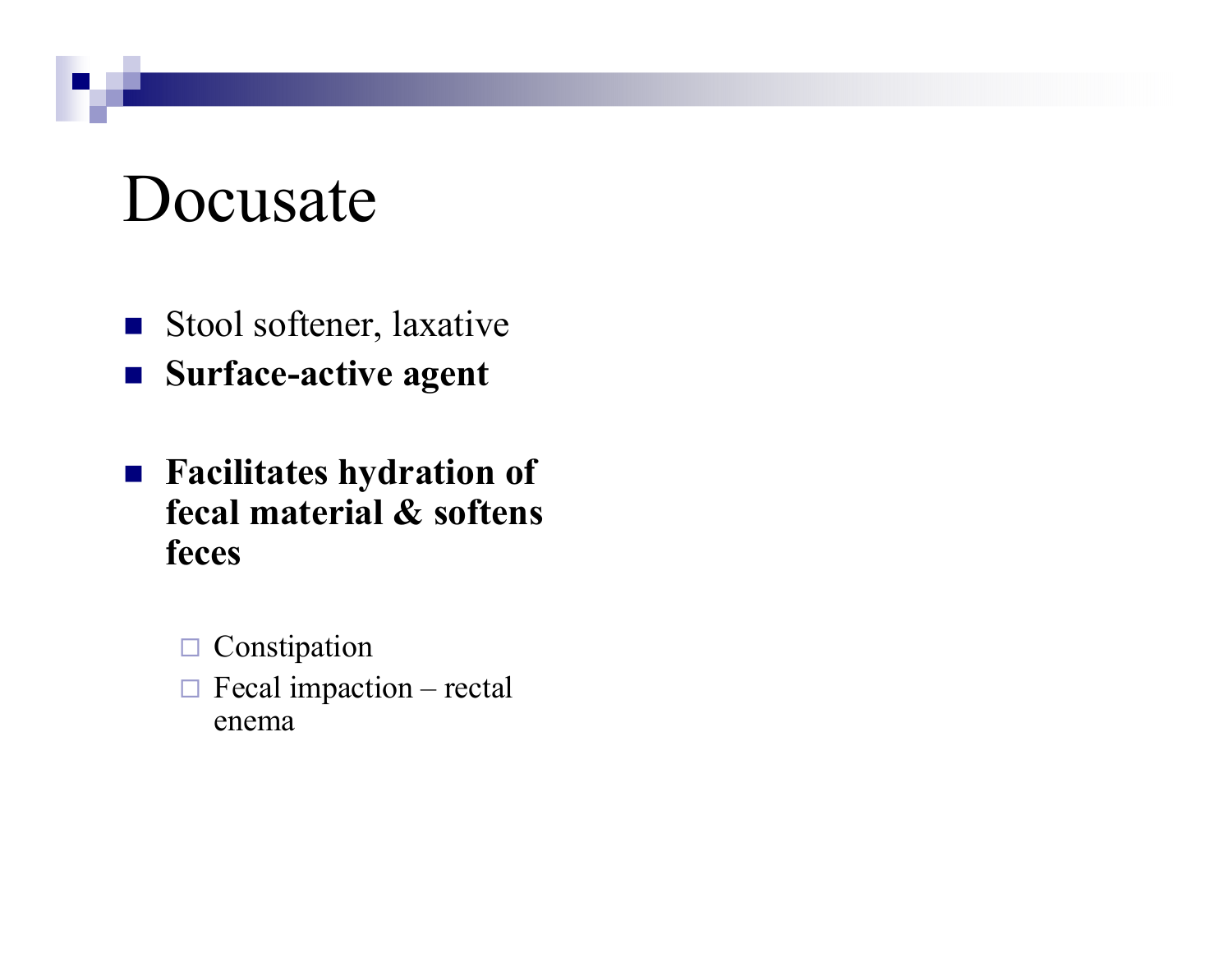#### Lactulose

- $\blacksquare$ Laxative
- $\mathcal{L}_{\mathcal{A}}$ Osmotic agent
- $\Box$ Cramping
- $\Box$ Abdominal distention
- $\Box$ Flatulence

- $\mathcal{L}_{\mathcal{A}}$ <sup>↑</sup> water content & softens feces
- Lowers pH of colon
	- $\Box$ Converts ammonia  $\rightarrow$ ammonium ion & ↓ ammonia<br>ebserntion & blood levels absorption & blood levels
	- $\Box$ Chronic constipation
	- $\Box$  Hepatic encephalopathy
		- Improves mental status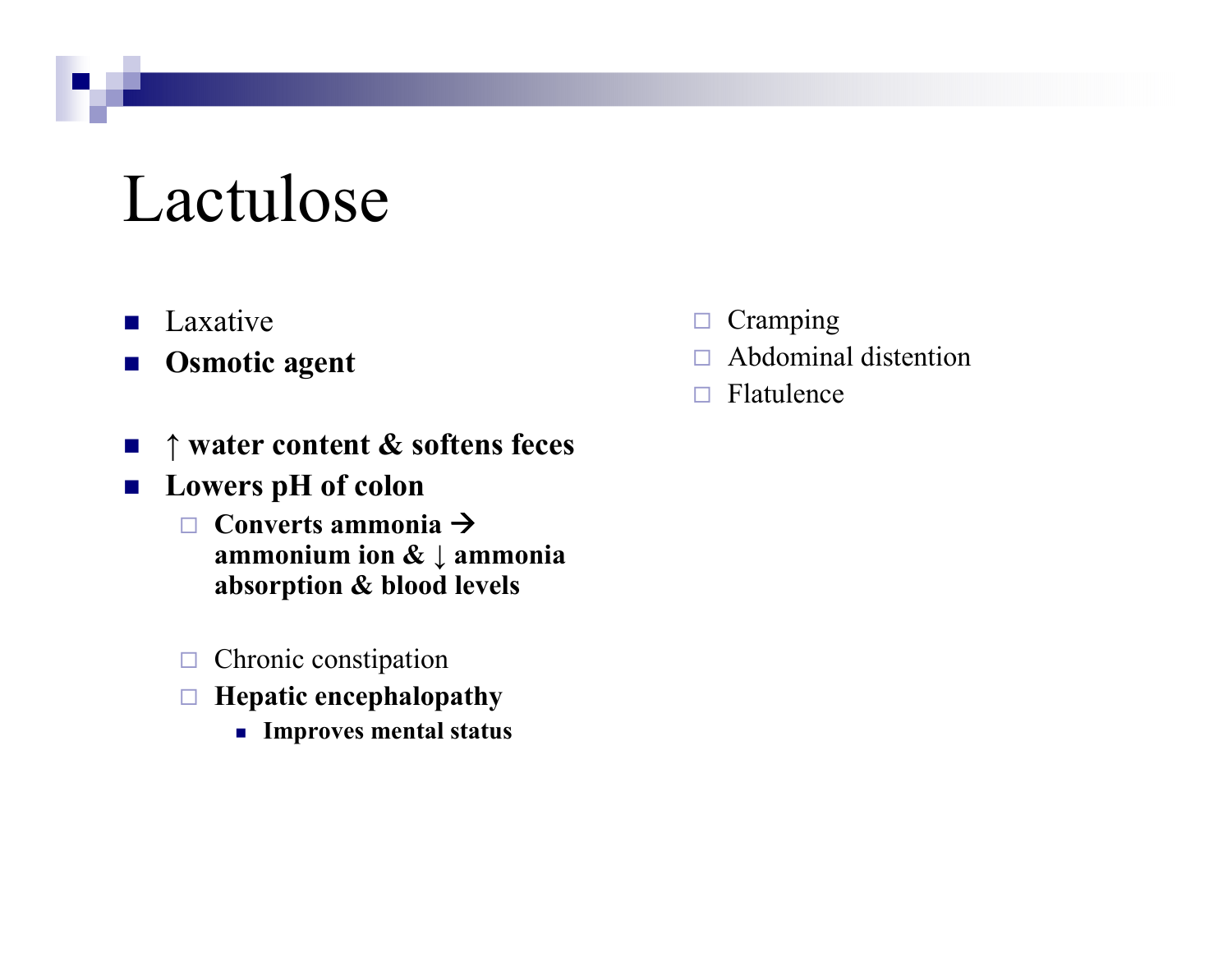## Loperamide

- $\blacksquare$ Antidiarrheal
- $\mathcal{L}_{\mathcal{A}}$ Opioid analogue
- $\mathcal{L}_{\mathcal{A}}$  Activates opioid receptors in GI smooth m.
	- $\Box$  Segmental contraction & inhibits peristalsis
	- $\Box$ Mild-moderate acute diarrhea
	- $\Box$ Chronic diarrhea d/t IBD
	- $\Box$ <sup>↓</sup> volume of ileostomy drainage
	- $\Box$  AVOID
		- **Pregnancy**
		- **Lactation**
		- Children < 2 y/o
- $\Box$ Constipation
- $\Box$ Drowsiness
- $\Box$  Additive effects
	- Kava
	- $\blacksquare$ Chamomile
	- $\blacksquare$ Valerian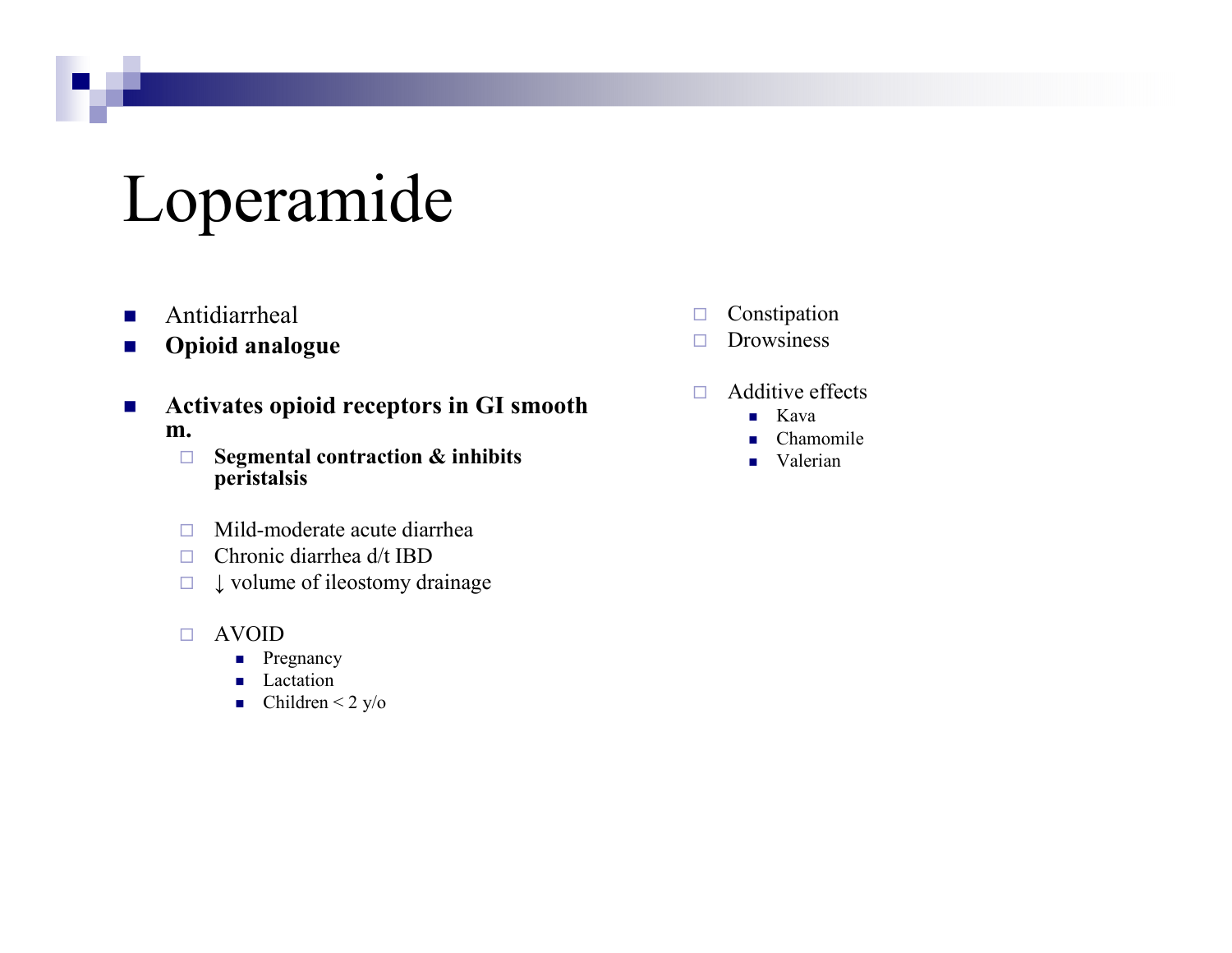#### Mesalamine

- $\mathcal{L}_{\mathcal{A}}$ GI anti-inflammatory
- $\mathcal{L}_{\mathcal{A}}$ Salicylate – 5-ASA
- $\mathcal{L}_{\mathcal{A}}$ Inhibits prostaglandin synthesis  $\&$ <br>miguetion of inflammatory cells migration of inflammatory cells into bowel wall
- $\mathcal{L}_{\mathcal{A}}$  Scavenges superoxide-free radicals
	- $\Box$ IBD
	- $\Box$  UC
	- $\Box$  Proctitis
	- $\Box$ □ Sulfasalazine → mesalamine & sulfaboridine sulfapyridine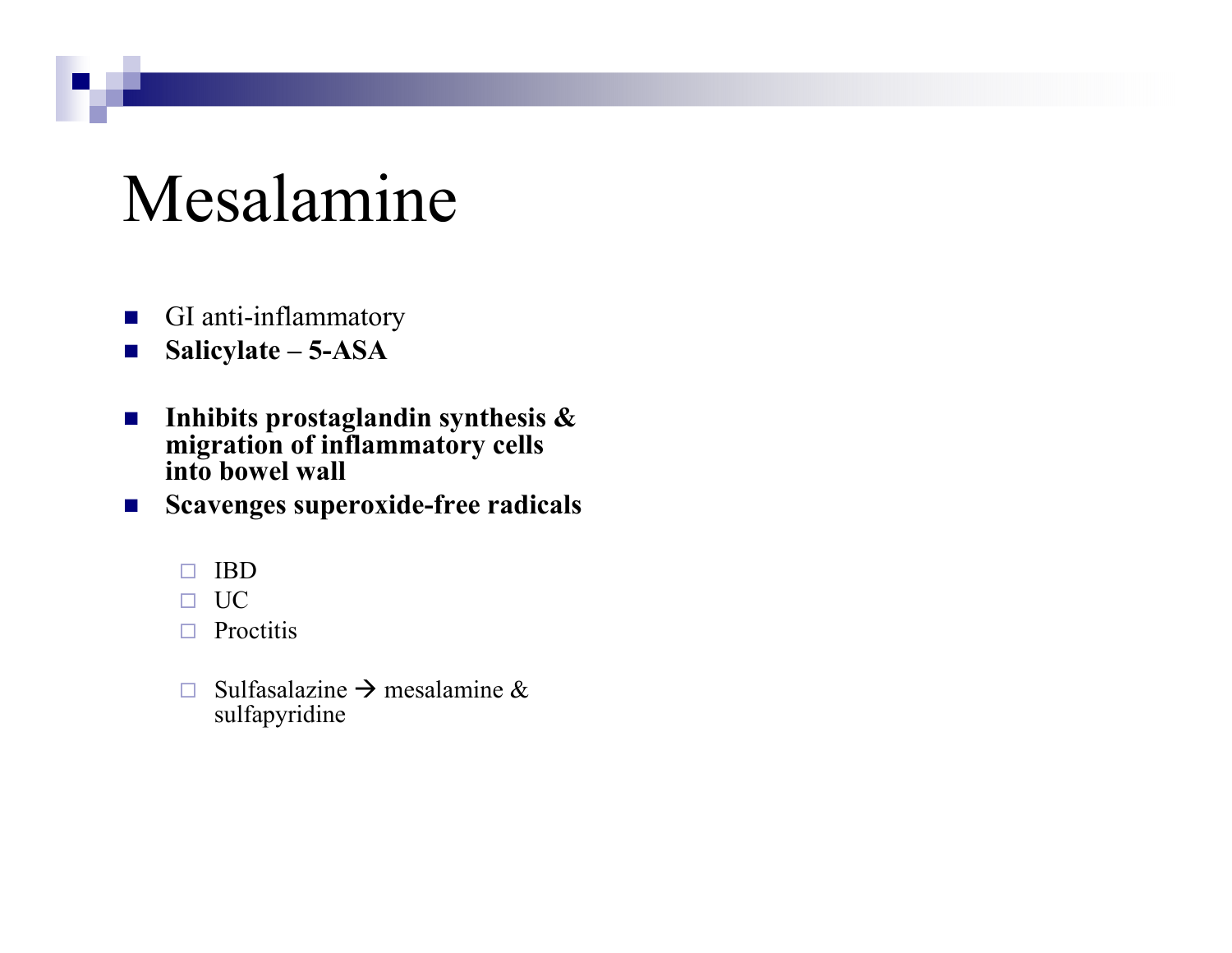## Metoclopramide

- Promotility & antiemetic  $\overline{\phantom{a}}$
- D2 receptor antagonist  $\mathcal{O}^{\mathcal{A}}$
- **Blocks relaxant effect of D on GI**  $\mathcal{L}_{\mathcal{A}}$ smooth m.
- Blocks presynaptic D receptors  $\& \uparrow$  $\mathcal{L}_{\mathcal{A}}$ Ach release & stim. smooth m.
- **Blocks D2 receptors in** chemoreceptor trigger zone & vomiting center
	- $\Box$  Chemotherapy-induced emesis
	- $\Box$  Gastric stasis postsurgical & diabetic
	- GE reflux  $\Box$
- CI in Parkinson's ds & seizure  $\Box$ disorders
- **Drowsiness**  $\Box$
- EPS rxns  $\Box$
- restlessness П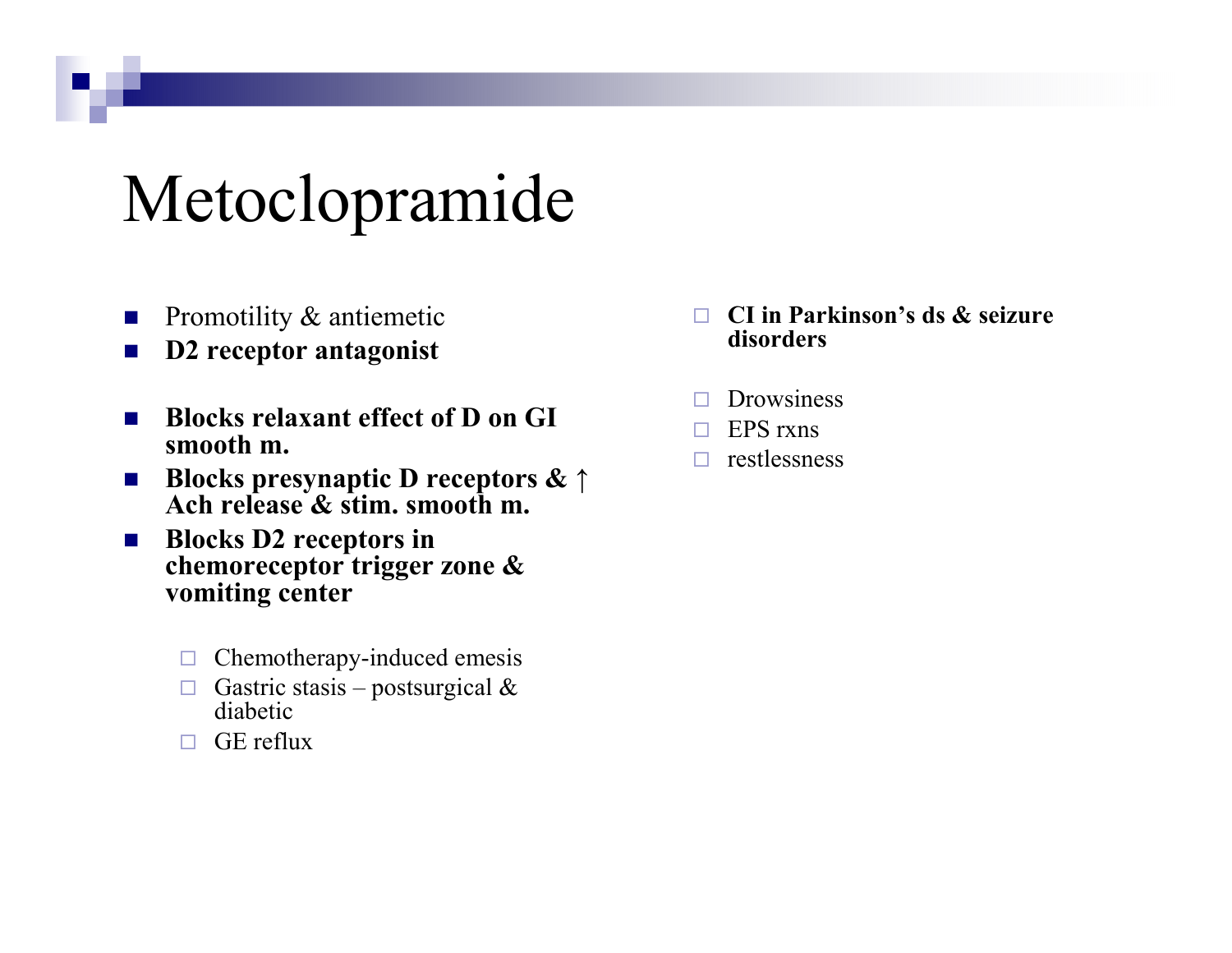# Misoprostol

- Cytoprotective ■ Synthetic PGE1 analogue
- $\downarrow$  gastric mucosal secretion  $\&$   $\uparrow$  secretion of bicarbonate & mucus
	- **Exercise 12 September 12 September 12 September 12 September 12 September 12 September 2013** from NSAIDs
	- $\Box$  Abortificient in combo w/<br>mifensitone mifepristone
- $\Box$ CI in pregnancy
- $\Box$ Abdominal pain
- $\Box$ <sup>D</sup>
- $\Box$  Miscarriage  $\Box$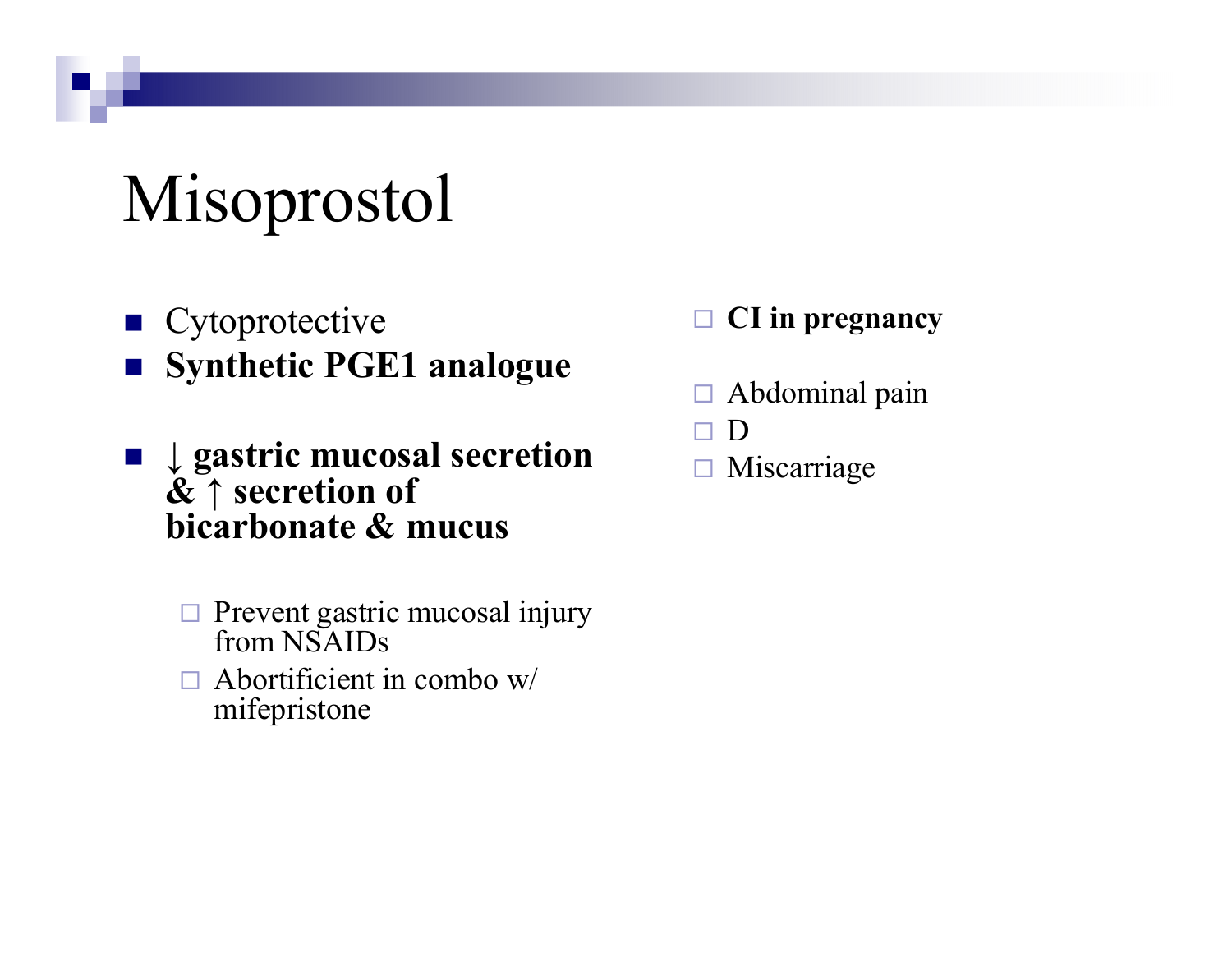# Omeprazole

- $\mathbf{r}$ Antiulcer
- $\mathcal{L}_{\mathcal{A}}$ Proton pump inhibitor
- $\mathcal{L}_{\mathcal{A}}$  Irreversibly inhibits H/K ATP pump in gastric parietal cells
	- $\Box$ Prevents gastric acid secretion
	- $\Box$ Peptic ulcer ds
	- $\Box$ GE reflux
	- $\Box$ Zollinger-Ellison syn
	- $\Box$ dyspepsia
- $\Box$ Abdominal pain
- $\Box$  Inhibits metabolism
	- Diazepam
	- Cyclosporine
	- $\blacksquare$  Phenytoin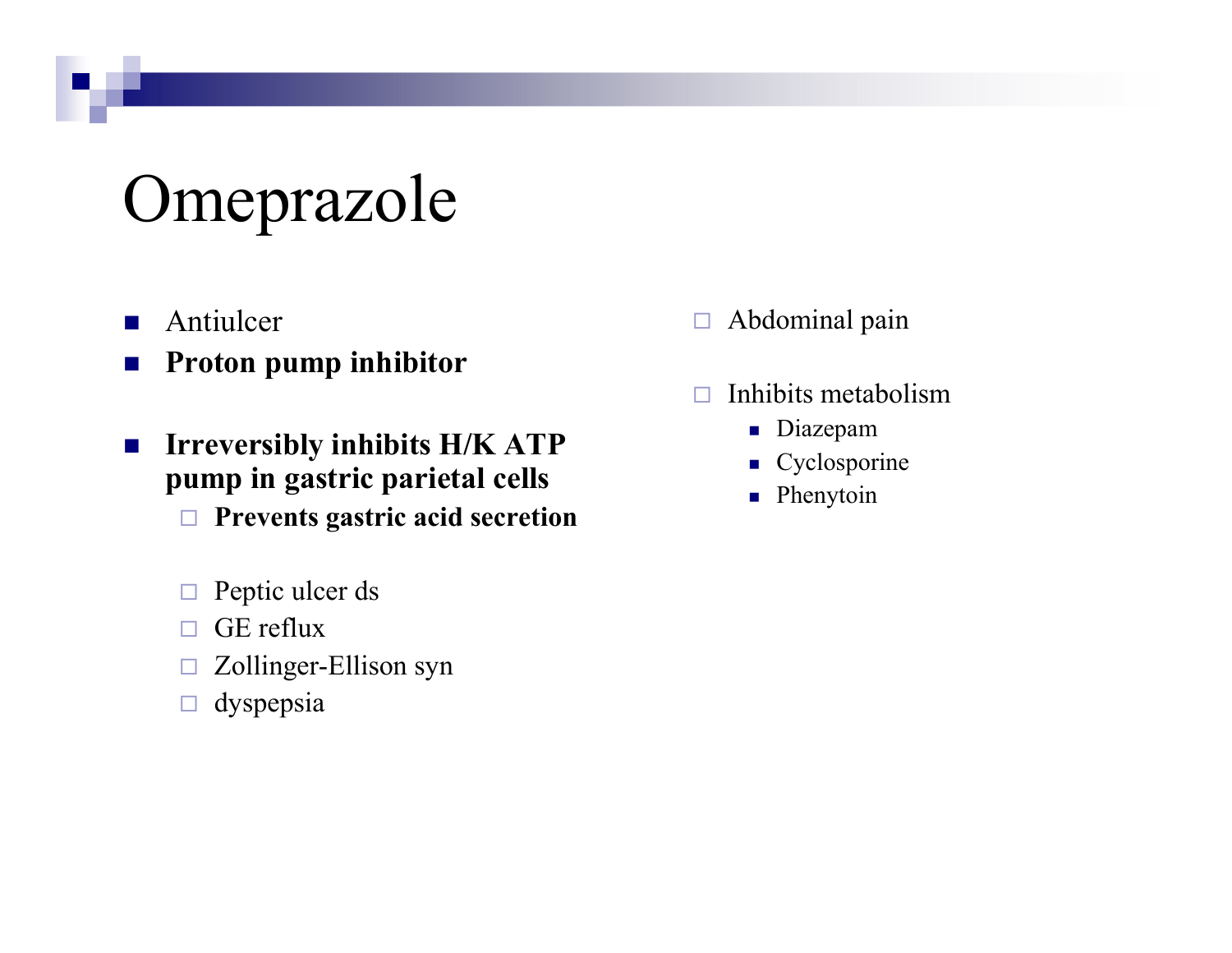## Ondansetron

- $\mathcal{L}^{\mathcal{A}}$ Antiemetic
- $\mathcal{L}_{\mathcal{A}}$ 5-HT3 receptor antagonist
- $\mathcal{L}_{\mathcal{A}}$  Blocks 5-HT3 receptors in GI vaga<sup>l</sup> afferent nerves, solitary tract nucleus, & chemoreceptor trigger zone
	- $\Box$  Prevent N, V from chemotherapy & radiation therapy
	- $\Box$  Postoperative N, V  $\Box$
- $\Box$ **HA**
- □ Constipation  $\Box$
- $\Box$ <sup>D</sup>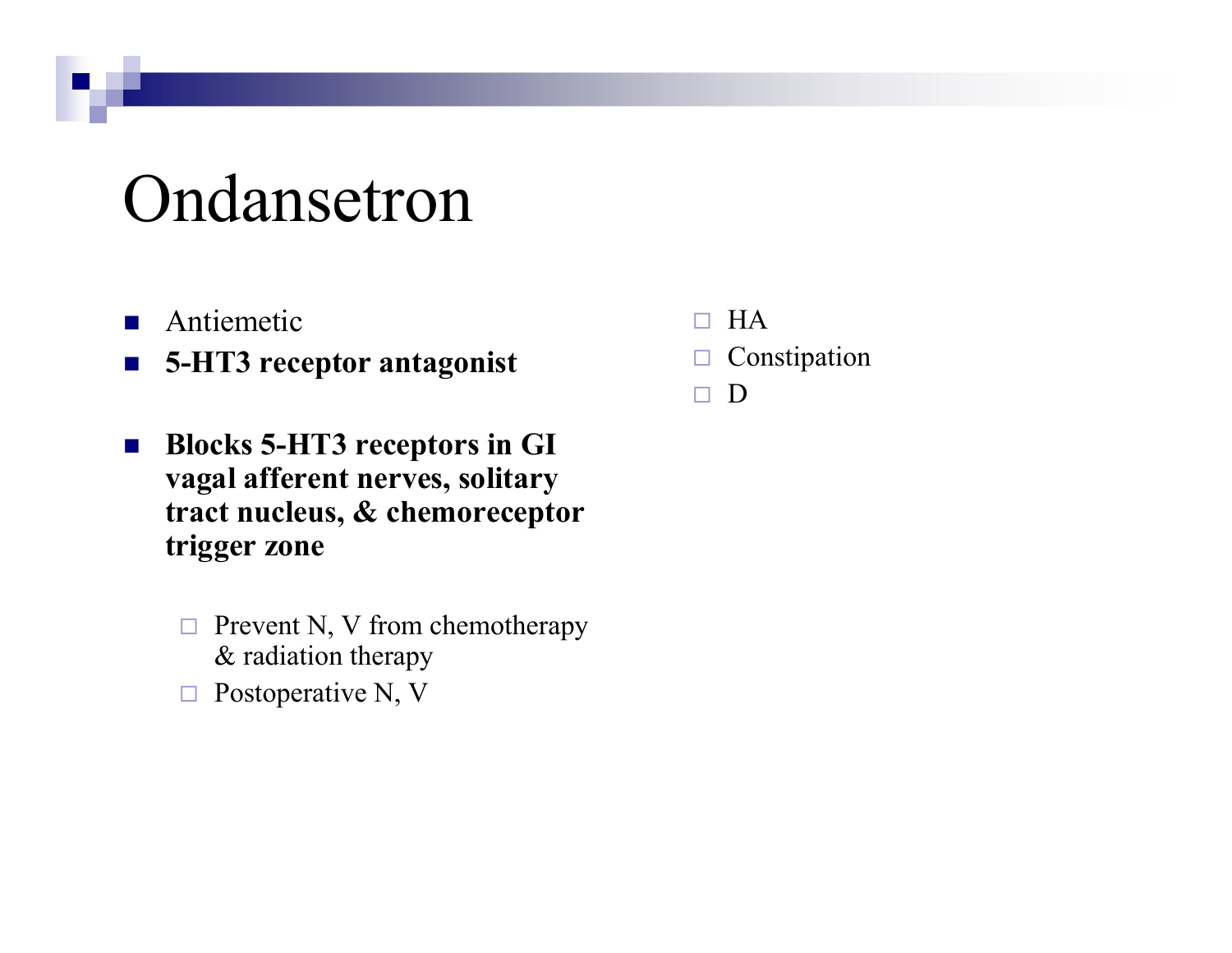### Promethazine

- **Antiemetic, antihistamine,** sedative
- $\mathcal{L}_{\mathcal{A}}$  H1 receptor antagonist, phenothiazine
- $\mathcal{L}_{\mathcal{A}}$ Blocks H1 & M1 receptors
- $\mathcal{L}_{\mathcal{A}}$  Inhibits stim. chemoreceptor trigger zone & vomiting center
	- $\Box$  N, V
	- □ Preoperative sedation
	- $\Box$ Allergic rxns
- $\Box$ Neuroleptic malignant syn
- $\Box$ Sedation
- $\Box$ Confusion
- $\Box$ Disorientation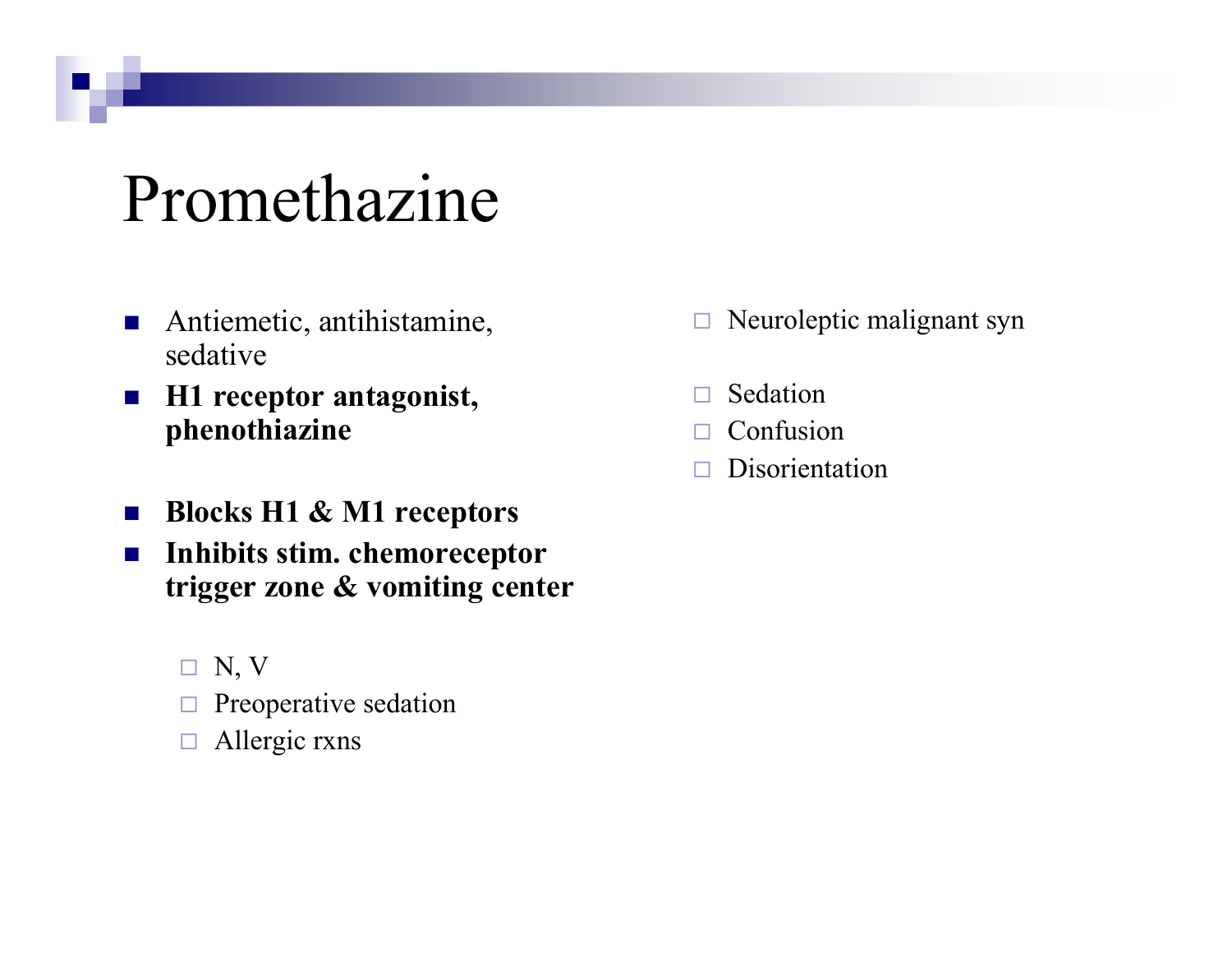## Ranitidine

- **Antiulcer**
- H2 receptor antagonist
- **Blocks H2 receptors in** gastric parietal cells
	- □ ↓ gastric acid secretion
	- □ Peptic ulcer ds
	- $\Box$ GE reflux
	- $\Box$ Dyspepsia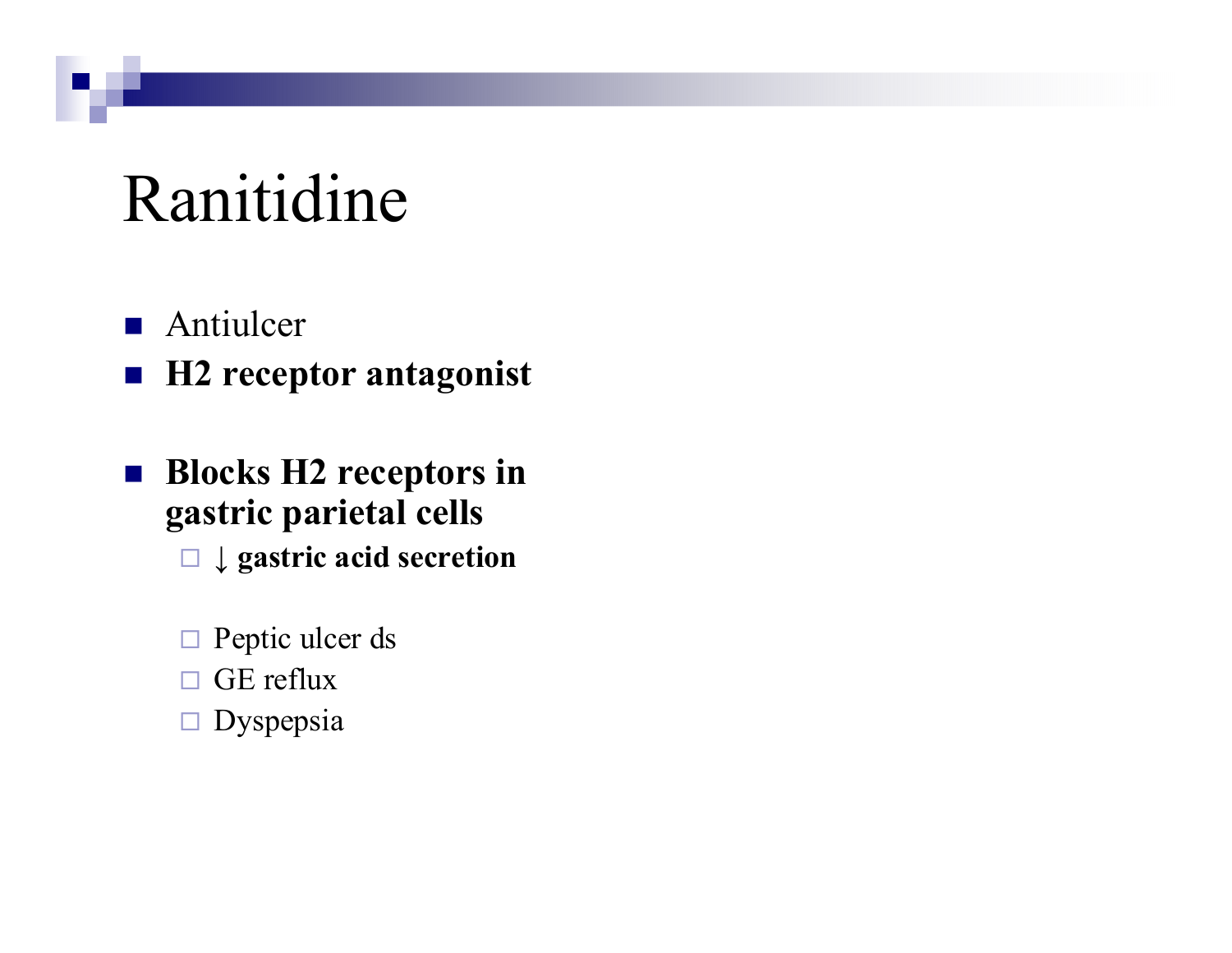#### Sucralfate

- $\mathcal{L}_{\mathcal{A}}$ Antiulcer
- $\mathcal{O}(\mathcal{C})$  Cytoprotective, sulfated polysaccharide
- $\overline{\phantom{a}}$  Adheres ulcer crater & forms protective barrier
- $\blacksquare$  Prevents acid secretion & pepsin<br>bydrolygis of muses al motoins  $\mathcal{L}_{\mathcal{A}}$ hydrolysis of mucosal proteins
- **Stim.** prostaglandin synthesis  $\mathcal{L}_{\mathcal{A}}$ 
	- $\Box$ Peptic ulcer ds
	- $\Box$  GE reflux
	- □ Prevent NSAID-induced gastric injury
- $\Box$ Constipation
- $\Box$  <sup>↓</sup> absorption
	- Fat soluble vitamins
	- fluoroquinolones